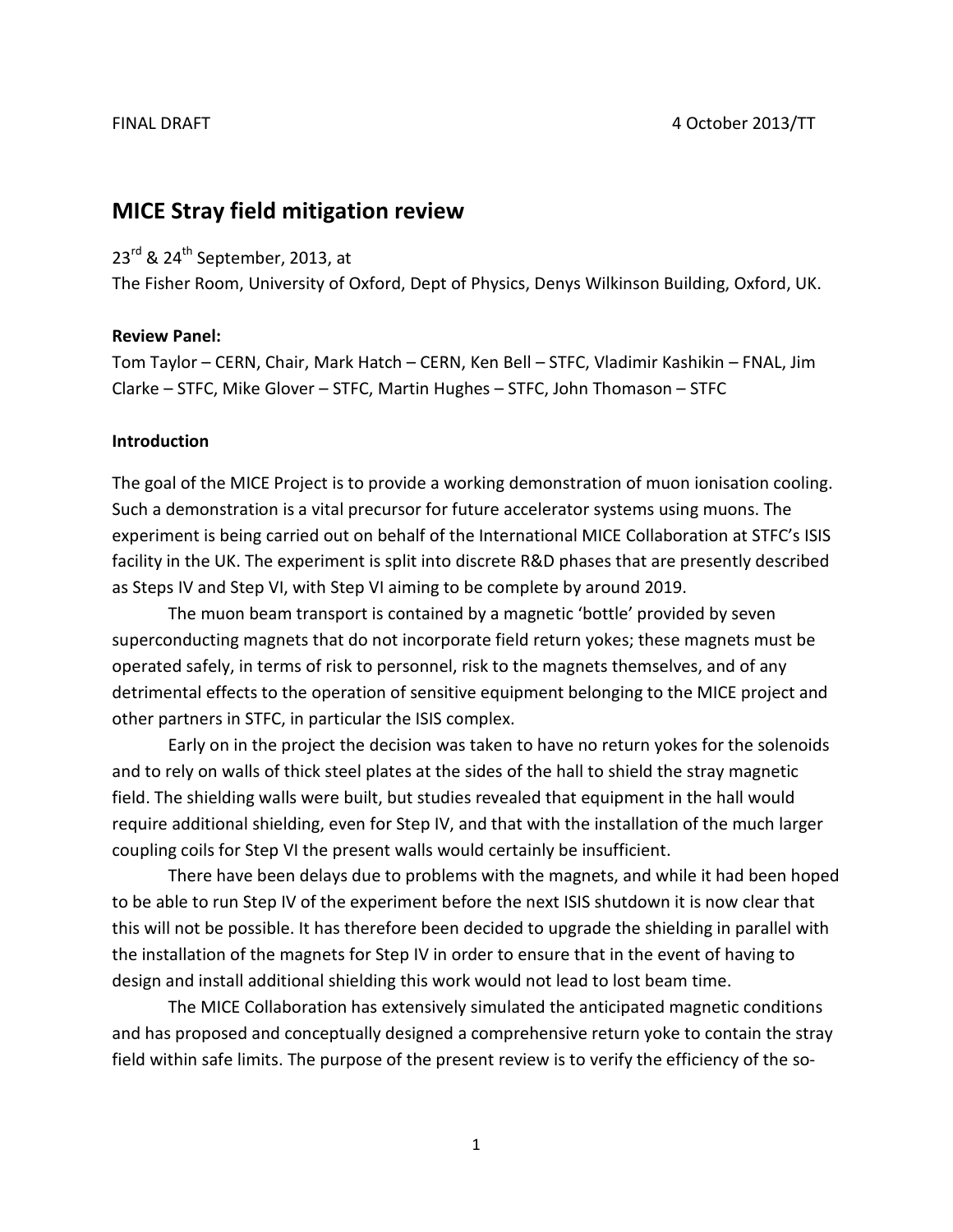called Partial Return Yoke (PRY) shielding, the realism of the design, and plans for manufacture and installation.

#### **Findings**

Over the last months there has been an intensive programme of FE modelling of the magnetic field in the hall R5.2, and of the practical design and costing of adding shielding in closer proximity to the coils. The team is to be congratulated on the effort that has gone into this work. The new shielding being proposed is for Step IV, and attention has been focused on this, with only pre-conceptual studies addressing the requirements of Step VI. The shielding is to be supplied by the US partner and installed by RAL.

The hydrogen delivery system for the target is located on a mezzanine against the south wall. This system has been commissioned, and as it has received the approval of the safety group there is a strong desire to avoid modifications, at least for Step IV. This has constituted an important constraint.

The design of the PRY shielding and the procedure for installation are basically sound; there are details that need to be addressed during the finalization. The engineering design is being done at BNL: it is at the stage of a general assembly; about 80 drawings will be required for the tender process.

The neighbouring ISIS Group is satisfied with the work being done by the MICE Collaboration to control the level of stray field.

The schedule presented contains some (3 months?) float, but leaves no room for complacency. The total cost of the additional shielding is less than 500 k\$ in US accounting.

The background of the project and the result of recent studies on improving the shielding were the subject of a number of excellent presentations: these can be consulted at https://indico.cern.ch/conferenceDisplay.py?confld=267759.

#### **Comments**

The strategy of improving the shielding now to reduce the risk of losing running time later is sound. It is recognized that FE modelling of such shielding is difficult, and the committee was impressed by the work done.

While much attention has been paid to the stray field map, it was apparent that less attention has been paid as to the effect of the presence of the new PRY shielding on the coils (and the eventual relation to tolerances on the steel parts).

It would appear that with some small modifications the design could be improved. In particular, the asymmetry of the support structure appears to be unnecessary, and it should be possible to reduce the amount of dismantling required to access the target (and magnets).

For Step VI there will have to be a lot more shielding and this should match in with that being provided for Step IV; now that the design for Step IV is close to an engineering design, it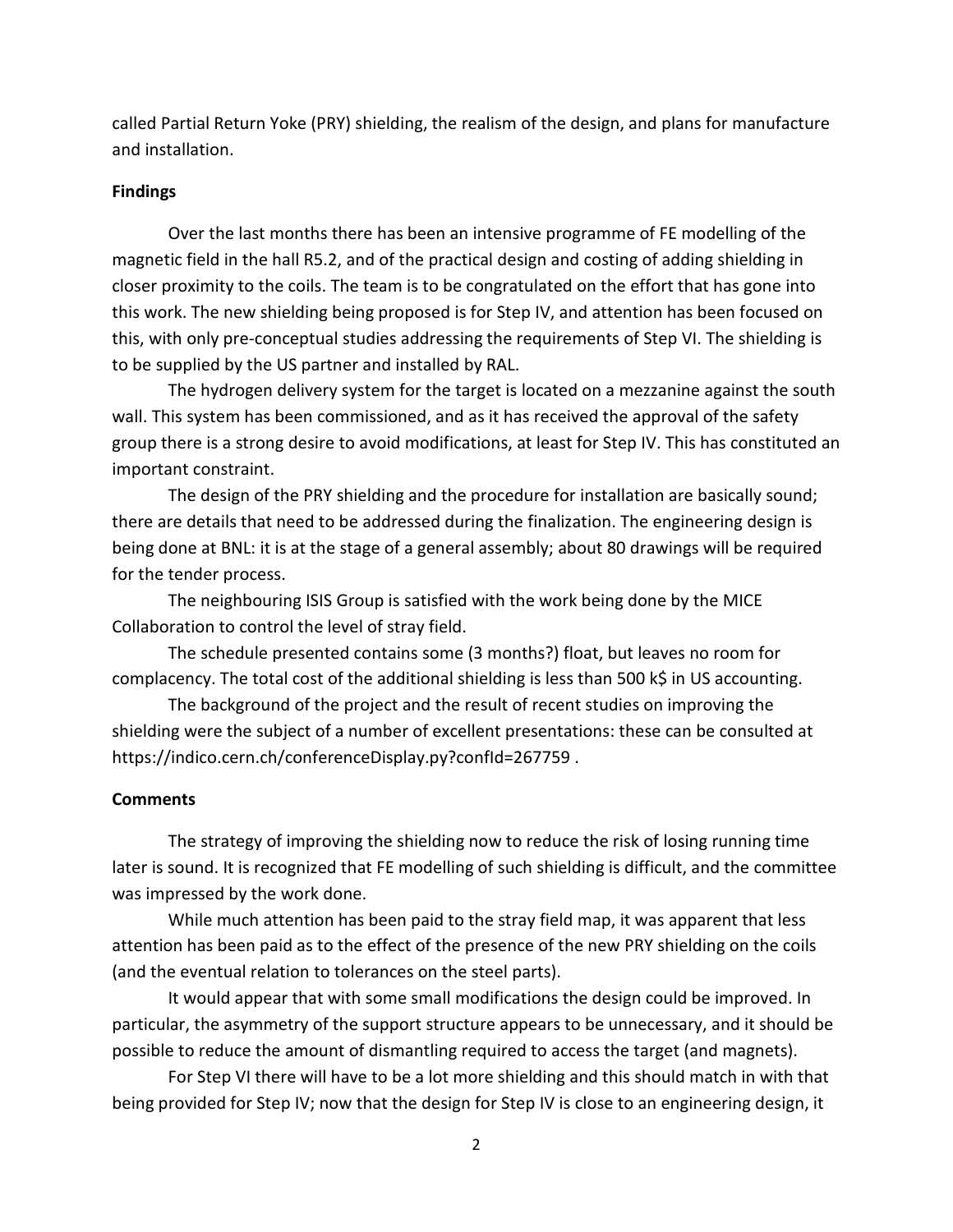would be very useful to have at least a conceptual design of the PRY for the large Coupling Coils to be included in Step VI, so that features for connection can be included. The work that has been done so far for Step VI revealed a surprisingly strong dependence of required thickness (and hence mass) on the quality of the steel. Given the constraints on space in the hall, especially on the south side, and the efficiency of the PRY, it was questioned whether consideration should not be given to dismantling the present shielding wall when passing to Step VI.

These points were discussed constructively with the RAL and Fermilab personnel present at the meeting.

## **Recommendations**

- The committee endorses the strategy of improving the shielding prior to installation of Step IV to avoid the risk of losing beam time due to having to shield individual items.
- The concept of the Partial Return Yoke is sound, and it should perform as required, but some simplification may be possible, and it must be verified that the new shielding does not increase the risk of failure of a magnet.
- FE modelling should continue with the accent on providing information for the specification of the magnetic characteristics and tolerances of the steel shielding components, and on the conceptual shielding for Step VI.
- RAL should consider building a platform on the north side of the experiment (e.g. a steel plate on the "weak" concrete, partially supported on simple pillars in the trench) so that the shielding support structure can be identical on the N and S sides.
- The design should be modified to make it possible to change the target and access the magnets (e.g. to fix a leak), without having to dismantle the mezzanine extension.
- It should be verified that the shielding being purchased is compatible with the shielding for Step VI. To this end there should be a conceptual design of the shielding for Step VI.
- A commissioning plan for Step IV should be devised to ensure personnel safety when the magnets are first switched on, and to test that PRY performance is as predicted by the models.
- The result obtained for Step IV should be validated and used to bench-mark the calculations, so as to refine the result of modelling for the design of the PRY for Step VI.
- In order to converge rapidly on the final design for Step IV it is recommended that Steve Plate (BNL) spend a week with the engineers at RAL.
- A close watch should be kept on the schedule.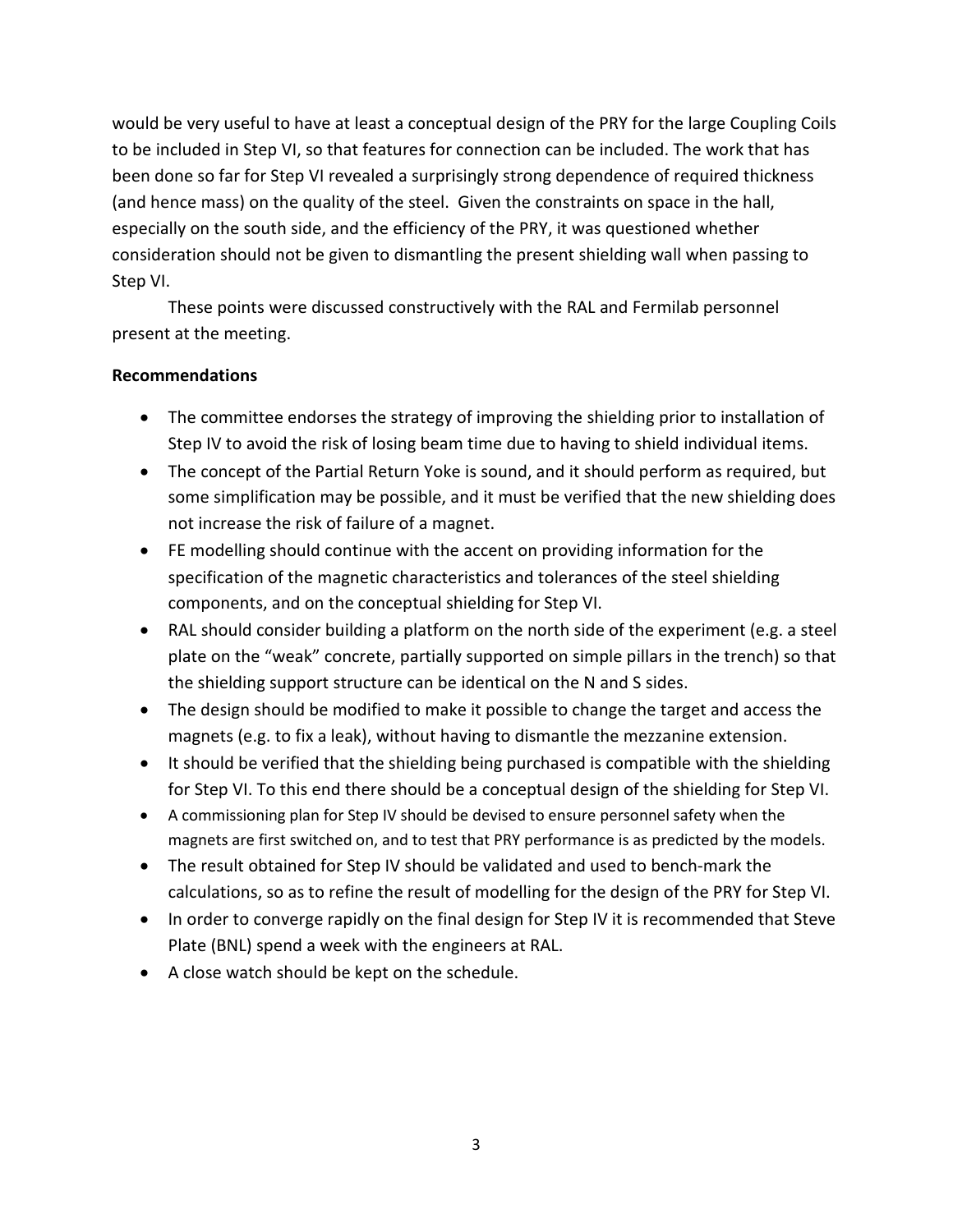## **Appendix**

## **Review Charge**

The MICE Project aims to make an engineering demonstration of muon ionisation cooling as a vital component of future accelerator complexes. The experiment is being carried out on behalf of the International MICE Collaboration at STFC's ISIS facility in the UK. The experiment is necessarily split into three discrete R&D phases that are described as Steps IV to Step VI, with Step VI aiming to be complete by around 2019.

The muon beam transport is contained by a magnetic 'bottle' provided by seven superconducting magnets that *do not incorporate field return yokes*; these magnets must be operated safely both in terms of risk to personnel and of any detrimental effects to the operation of sensitive experimental equipment belonging to the MICE project and other partners in STFC.

The MICE Collaboration has extensively simulated the anticipated magnetic conditions and has proposed and conceptually designed a comprehensive return yoke to contain the stray fields within safe limits; the Review Committee is asked to review this design in terms of:

- Efficiency of magnetic containment; will the solution meet its technical requirements for both MICE, ISIS and STFC?
- Overall effect on the integration of the experiment, its services and surroundings
- The practicality, safety and affordability of the installation
- Flexibility of assembly for future phases of the project
- Realism of the design, procurement, manufacturing and installation schedule in broad terms, noting that the detail of this will be covered by a later Production Readiness Review.

The Committee is asked to provide MICE with a written report of its conclusions before the next meeting of the MICE Project Board on 14<sup>th</sup> November, 2013

## **Agenda:**

## **Day One:**

- 11:00 Introduction, domestics, charge and agenda A. Nichols
- 11:05 MICE Overview, including magnetic configuration A. Blondel
- 11:20 Specification and history of the stray field issue P. Smith
- 12:20 Major items from the affected component list A. MacWaters